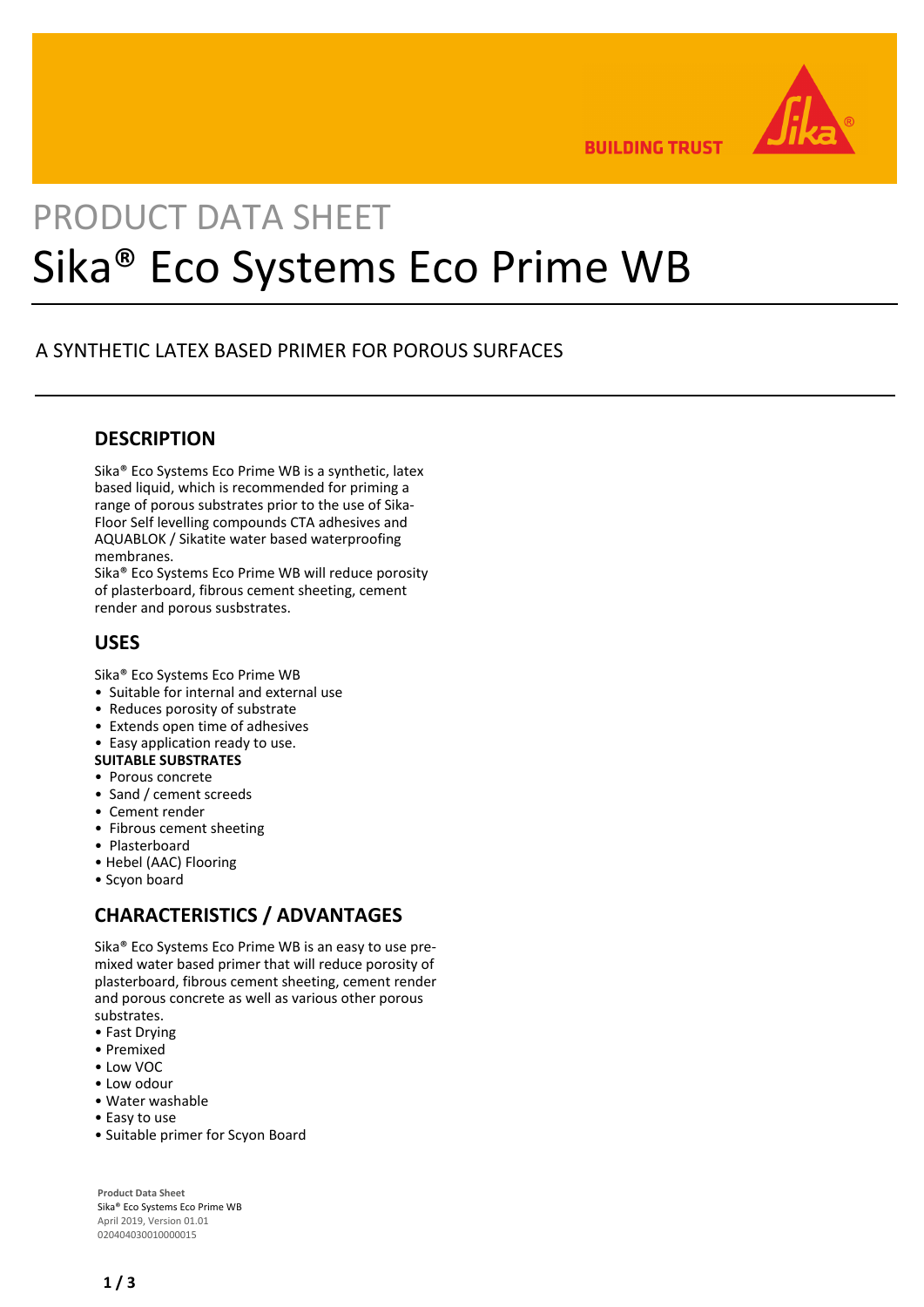## **PRODUCT INFORMATION**

| <b>Composition</b>        | Latex, Co-polymers                                                                                                                                                                                                                                                                      |
|---------------------------|-----------------------------------------------------------------------------------------------------------------------------------------------------------------------------------------------------------------------------------------------------------------------------------------|
| Packaging                 | 5 Litre Pails                                                                                                                                                                                                                                                                           |
| Appearance / Colour       | White liquid                                                                                                                                                                                                                                                                            |
| <b>Shelf life</b>         | 12 Months from manufacturing date.                                                                                                                                                                                                                                                      |
| <b>Storage conditions</b> | When ECO SYSTEMS ECO PRIME WB is stored in its original unopened pack-<br>age in a dry area off the ground at a temperature of 23°C and a relative hu-<br>midity of 60%, it should be usable for approximately 12 months. Must be<br>kept away from direct sunlight and excessive heat. |

### **APPLICATION INFORMATION**

| <b>Substrates</b>                 | • Porous concrete<br>• Sand / cement screeds<br>• Cement render<br>• Fibrous cement sheeting<br>• Plasterboard<br>• Hebel (AAC)<br>• Scyon Boards                                                                                                                                  |
|-----------------------------------|------------------------------------------------------------------------------------------------------------------------------------------------------------------------------------------------------------------------------------------------------------------------------------|
| <b>Waiting Time / Overcoating</b> | DRYING Allow a minimum of 15 minutes at 23 C before the application of<br>finishes.<br>Once primer is dry to touch, Tiling may commence.<br>Drying times may vary depending on application and is dependent on sub-<br>strate porosity, ambient temperature and relative humidity. |

#### **EQUIPMENT**

Brush or Roller

#### **SUBSTRATE QUALITY / PRE-TREATMENT**

Ensure that the surface is dry and clean. Remove any loose material and all contaminants such as grease, oil and dust prior to applying. All concrete substrates must be porous, have a wood float finish, and be cured for a minimum of 28 days. Sand / cement screeds and renders must conform to the appropriate standard and should be left with a wood float finish and left to cure for at least 7 days per 25mm. Plasterboard and fibrous cement sheeting must be solidly fixed in accordance with the manufacturer's instructions specifically for tiling.

#### **MIXING**

Sika® Eco Systems Eco Prime WB should be stirred before use.

#### **APPLICATION**

When applying Sika® Eco Systems Eco Prime WB over extremely porous surface such as Hebel (AAC) flooring, blocks, panels and dry open faced sand and cement screed a second application may be required.

#### **CLEANING OF EQUIPMENT**

Clean equipment with water immediately after use.

## **IMPORTANT CONSIDERATIONS**

Sika® Eco Systems Eco Prime WB is not suitable for use over non-porous concrete.

Sika® Eco Systems Eco Prime WB is not suitable for use over existing tiles and waterproofing membranes. Sika® Eco Systems Eco Prime WB is not suitable over non-porous substrates including, metal, plastic, glass or other similar impervious substrates. Do not apply onto wet or damp substrates. Do not apply in temperatures below 50° C and above 35° C and under hot and windy conditions. Contact ™ Technical Department for further CTA information. WARRANTY

# **BASIS OF PRODUCT DATA**

All technical data stated in this Product Data Sheet are based on laboratory tests. Actual measured data may vary due to circumstances beyond our control.

## **LOCAL RESTRICTIONS**

Please note that as a result of specific local regulations the declared data for this product may vary from country to country. Please consult the local Product Data Sheet for the exact product data.

**BUILDING TRUST** 

**Product Data Sheet** Sika® Eco Systems Eco Prime WB April 2019, Version 01.01 020404030010000015